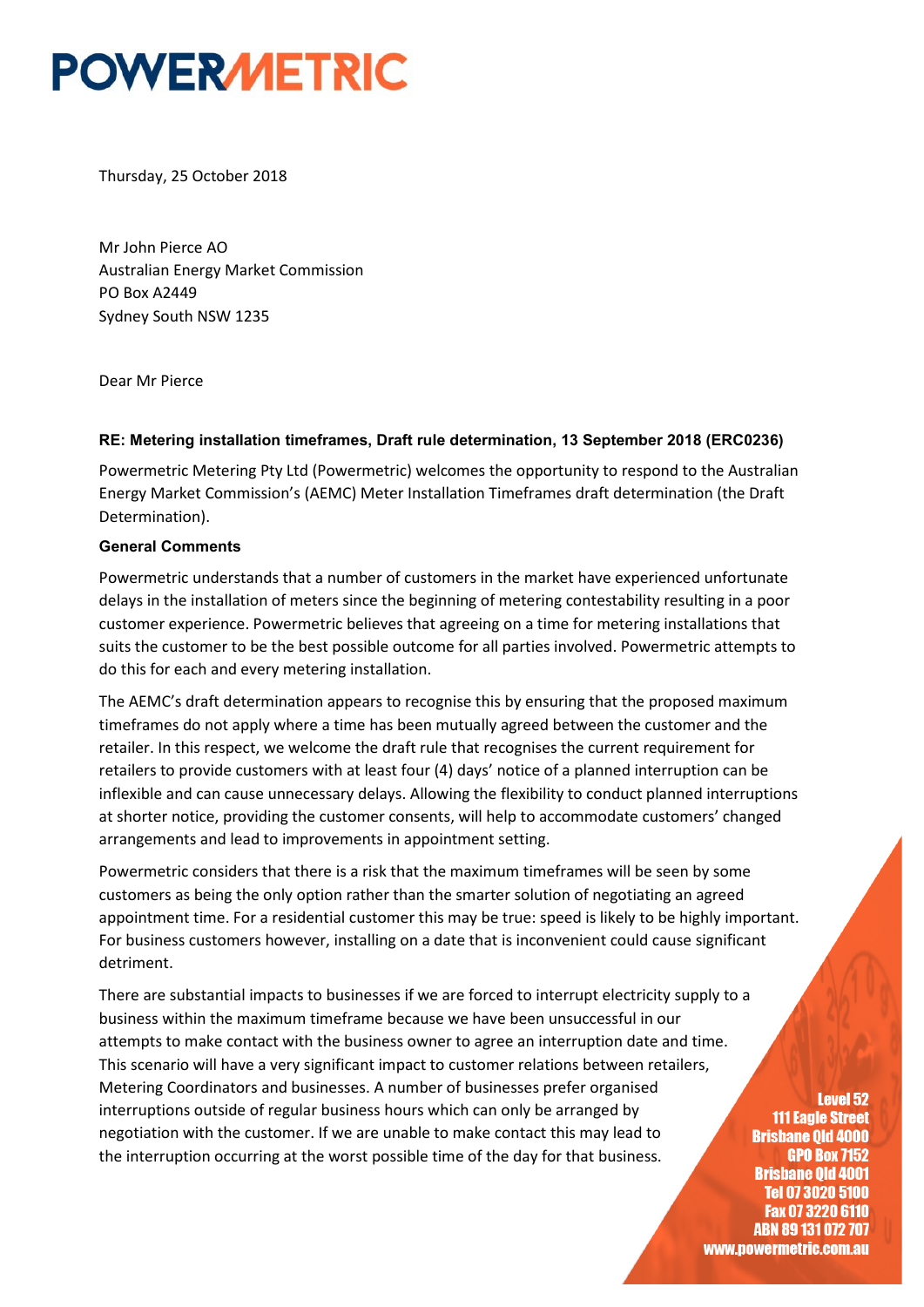Large customer meter churns requiring a power interruption have been occurring in the National Electricity Market (NEM) for many years with the standard approach of "no agreed time, no meter change". While no business ever likes an interruption, this approach has been widely accepted as the norm with no known complaints to our knowledge. In our experience, we can make contact with the vast majority of businesses in a timely fashion. Yet, in some instances we are simply unable to make contact due to a range of reasons, all of which can take significant time to resolve. We, therefore, seek an amendment to the draft rule that provides an exemption for small business customers to ensure that, where no time is agreed, no power interruption can take place. This would support business customers continuing their operations and still encourage retailers and Metering Coordinators to arrange for meter replacements in a timely fashion.

The introduction of metering contestability brought fundamental changes to metering processes and interaction between participants since its introduction in December 2017. It would be premature to impose mandated timeframes when the industry has been working together to improve processes and reduce installation times through this transition. It is our view that mandated timeframes will be a distraction to the improvements that have been made so far, with resources diverted to meet the new stringent deadlines.

Our concerns are explained in greater detail below.

#### **Timeframes for New Connection Customers**

For new connections, it is clear that the proposed timeframes are more stringent than what has been imposed on jurisdictional distributors. Further, we are concerned that the new proposed timeframes will be problematic for business customers who raise new connection requests well in advance of the required energisation date, but do not settle on a specific agreed date until the site is ready for the meter installation and to be energised. The proposed compliance timeframe places a firm obligation on retailers to make an agreed date or be subject to the mandated timeframe. However, often Registered Electrical Contractors (REC) appointed by the customer require flexibility in setting dates, which often move around with rescheduling to accommodate all parties on site. The rules need to allow for flexibility to accommodate business customers' needs.

We understand that the draft rules allow retailers to gain an exception to the proposed meter installation timeframes for new connections in limited circumstances, where there are safety constraints preventing work from proceeding, multi-occupancy site restrictions, preparation work is required, or the site is not accessible. We believe that a further exception should be made when the retailer has been unable to establish contact with the customer and settle on an agreed date.

#### **Allowing for exceptions of unsuccessful contact and flexibility for business customers**

In most cases, Powermetric becomes aware of the need to arrange for a metering installation when the customer's retailer contacts us as a Metering Coordinator. We will then attempt to contact the customer in order to arrange for a time that suits them. However, in some instances we are unable to make contact; small customers rarely have a direct relationship with a Metering Coordinator compared to their retailer. If we are unable to make contact, then based on this draft rule, we would have to notify the retailer who would then issue a Planned Interruption Notice (PIN), which would effectively tell the customer that their meter is being installed on a specific date. This PIN would need to be issued within the regulated timeframe to avoid the risk of breaching rules.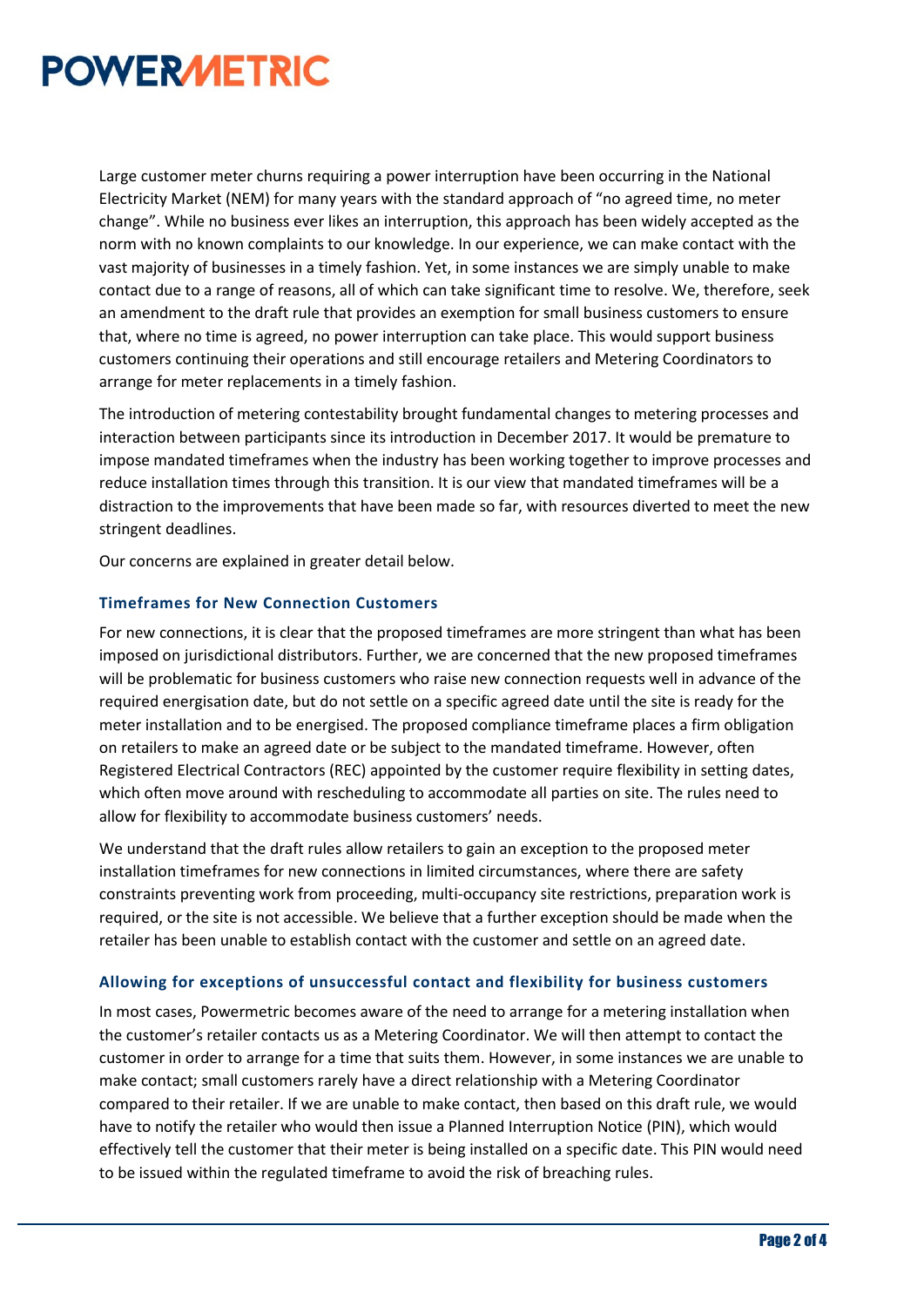The draft determination does not allow flexibility in providing business customers enough time to reach agreement with us to settle on a suitable appointment time. Powermetric aims in every instance to find a mutually agreeable time with customers to arrange for meter installations so as to not interrupt business customers' operations.

Such an approach does not necessarily lead to a positive outcome for consumers as the date may not be suitable. In the situation where a meter fault has occurred and the customer has not been engaged we will, essentially, be forced to install or exchange meters at a time that may not suit the customer to avoid the risk of a civil penalty.

Even if the customer does contact us or the retailer following the issue of the PIN, it is unclear that this would be compliant with the draft rule.

It is highly likely that an inefficient, costly and wasteful process will ensue if we, and other Metering Coordinators, are forced to visit properties to exchange meters without establishing a suitable time with customers, albeit with prior notification from the retailer of the interruption.

We believe that cases where a Metering Coordinator or retailer has attempted but has been unsuccessful in establishing contact with the customer, be treated as an exception and the mandated timeframe should commence from when contact has been made to organise an appointment time. The concept of 'best endeavours' to the mandated timeframes will accommodate delays from exceptional circumstances with business customers and be consistent with the service provision and flexibility our customers require.

#### **Metering Coordinators requesting exemptions with AEMO**

Regardless of an agreed scheduled installation date for fault rectification, the draft rule retains the Metering Coordinator's requirement to seek exemption from AEMO where the mandated timeframe will not be met. We consider this requirement to be needless and inefficient when the retailer already has the customer's consent to extend the installation timeframe beyond the mandated requirements.

Rather than add value or provide any kind of customer protection, this step may actually threaten the retailer's service provision, particularly if AEMO's exemption process is delayed and the Metering Coordinator is exposed to non-compliance and unable to adhere to the agreed timeframe with the customer.

#### **Implementation timeframe**

Powermetric is deeply concerned with the proposed implementation date. We believe the start date of 1 January 2019, only 14 business days after the Final Determination is unrealistic and unworkable, falling as it does over the Christmas period. We request a delay to the implementation until AEMO has configured any B2B changes, Victoria has considered jurisdictional derogation, retailers and Metering Coordinators have developed processes and procedures, retailers' website and systems have been altered and sufficient time has been given for Metering Coordinators to agree to service level expectations with retailers.

Rushing these steps to meet a 14-business day implementation over Christmas will lead to unacceptable risks such as inadequately tested market systems and rushed processes and may force some participants into an unmanageable compliance risk situation. We propose a start date of at least